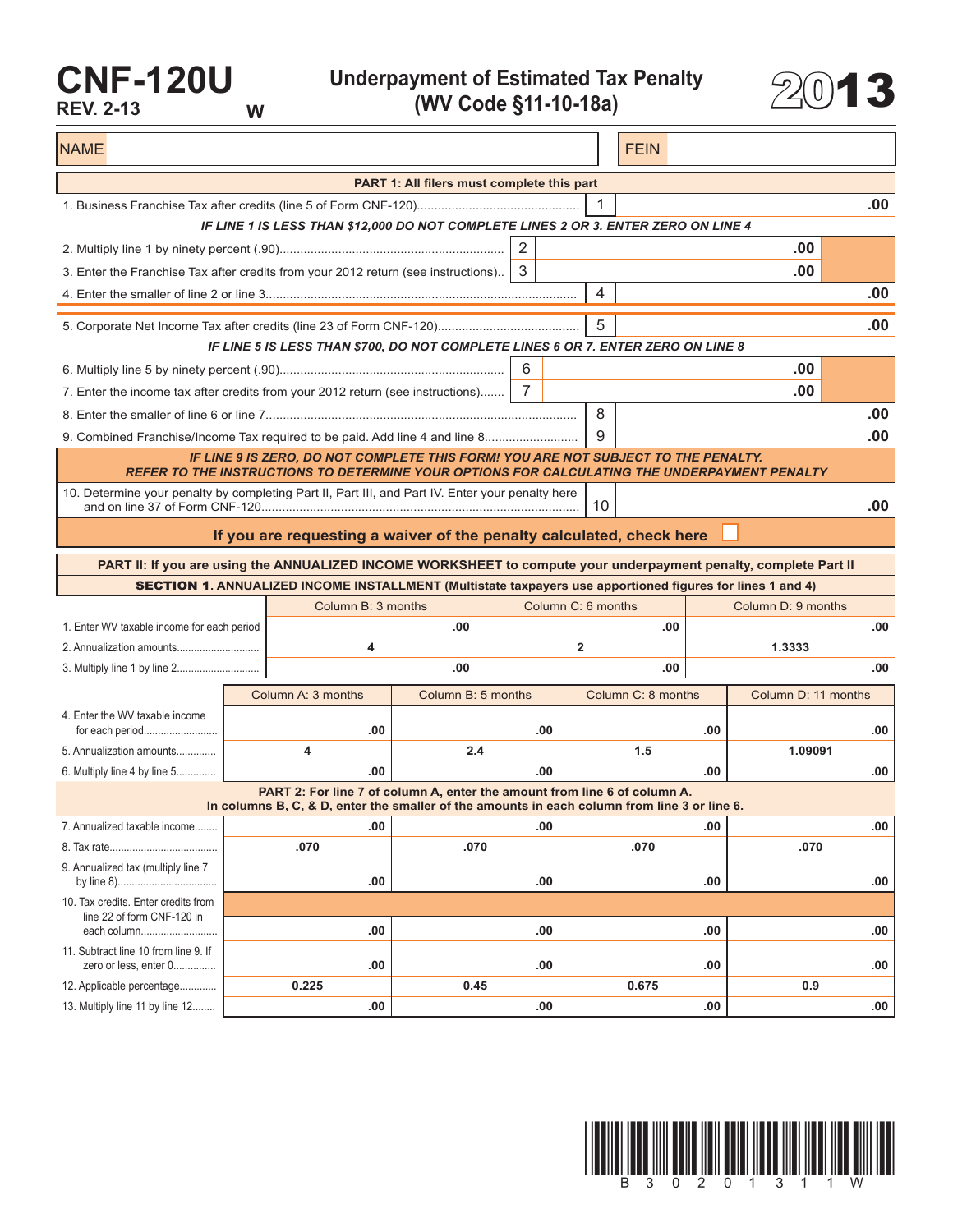## *COMPLETE LINES 14 THROUGH 20 FOR ONE COLUMN BEFORE GOING TO THE NEXT COLUMN*

|                                                                            | Column A | Column B | Column <sub>C</sub> | Column D |
|----------------------------------------------------------------------------|----------|----------|---------------------|----------|
|                                                                            |          | .00      | .00                 | .00      |
|                                                                            | .00      | .00      | .00                 | .00      |
|                                                                            | .00      | .00      | .00                 | .00      |
| 17. Enter the amount from line 19 of the previous column of this worksheet |          | .00      | .00                 | .00      |
|                                                                            | .00      | .00      | .00                 | .00      |
|                                                                            | .00      | .00      | .00                 |          |
|                                                                            | .00.     | .00      | .00                 | .00      |

SECTION 2**. ANNUALIZED FRANCHISE INSTALLMENT (Lines 21 and 24; Multistate taxpayers use apportioned figures.)**

|                                                     | <b>Column B: 3 months</b> |     | <b>Column C: 6 months</b>                |     | <b>Column D: 9 months</b> |                     |
|-----------------------------------------------------|---------------------------|-----|------------------------------------------|-----|---------------------------|---------------------|
| 21. Enter the WV taxable capital                    |                           | .00 |                                          | .00 |                           | .00 <sub>1</sub>    |
| 22. Annualization amounts                           | 4                         |     |                                          |     |                           | 1.3333              |
| 23. Multiply line 21 by line 22                     |                           | .00 |                                          | .00 |                           | $.00 \,$            |
|                                                     | Column A: 3 months        |     | Column B: 5 months<br>Column C: 8 months |     |                           | Column D: 11 months |
| 24. Enter the WV taxable capital<br>for each period | .00                       |     | .00                                      |     | .00                       | .00                 |
| 25. Annualization amounts                           |                           |     | 2.4                                      | 1.5 |                           | 1.09091             |
| 26. Multiply line 24 by line 25                     | .00                       |     | .00                                      |     | .00                       | .00                 |

\*\*Special note regarding line 27: In column A, enter the amount from line 26 of column A. In columns B, C, and D, enter the *smaller* of the **amounts in each column from line 23 or line 26.\*\***

| 27. Annualized taxable capital                                                                               | .00   | .00   | .00   | .00   |  |  |  |
|--------------------------------------------------------------------------------------------------------------|-------|-------|-------|-------|--|--|--|
|                                                                                                              | .0020 | .0020 | .0020 | .0020 |  |  |  |
| 29. Annualized Tax. Multiply line<br>27 by line 28                                                           | .00   | .00   | .00   | .00   |  |  |  |
| 30. Tax credits. Enter credits from<br>line 4 of Form CNF-120 in<br>each column                              | .00   | .00   | .00   | .00   |  |  |  |
| 31. Subtract line 30 from line 29. If<br>zero or less, enter 0                                               | .00   | .00   | .00   | .00   |  |  |  |
| 32. Applicable percentages                                                                                   | 0.225 | 0.45  | 0.675 | 0.9   |  |  |  |
| 33. Multiply line 31 by line 32                                                                              | .00   | .00   | .00   | .00   |  |  |  |
| COMPLETE LINES 34 THROUGH 40 FOR ONE COLUMN BEFORE GOING TO THE NEXT COLUMN. FOR COLUMN A START WITH LINE 35 |       |       |       |       |  |  |  |
| 34. Add amounts in all previous<br>columns of lines 40.                                                      |       | .00   | .00   | .00   |  |  |  |
| 35. Subtract line 34 from line 33.<br>If zero or less, enter 0                                               | .00   | .00   | .00   | .00   |  |  |  |
| 36. Enter 1/4 of line 4 of Part I in<br>each column                                                          | .00   | .00   | .00   | .00   |  |  |  |
| 37. Enter the amount from line 39<br>and of the previous column of<br>this worksheet                         |       | .00   | .00   | .00   |  |  |  |
| 38. Add lines 36 and 37                                                                                      | .00   | .00   | .00   | .00   |  |  |  |
| 39. Subtract line 35 from line 38.<br>If zero or less, enter 0                                               | .00   | .00   | .00   |       |  |  |  |
| 40. Required Installment. Enter<br>the smaller of line 35 or 38                                              | .00   | .00   | .00   | .00   |  |  |  |
| SECTION 3. COMBINED ANNUALIZED INSTALLMENT: Add lines 20 and 40. Enter on Part III, Line 2                   |       |       |       |       |  |  |  |
| 41. Combined Annualized Income<br>Franchise Installment                                                      | .00   | .00   | .00   | .00   |  |  |  |

FEIN